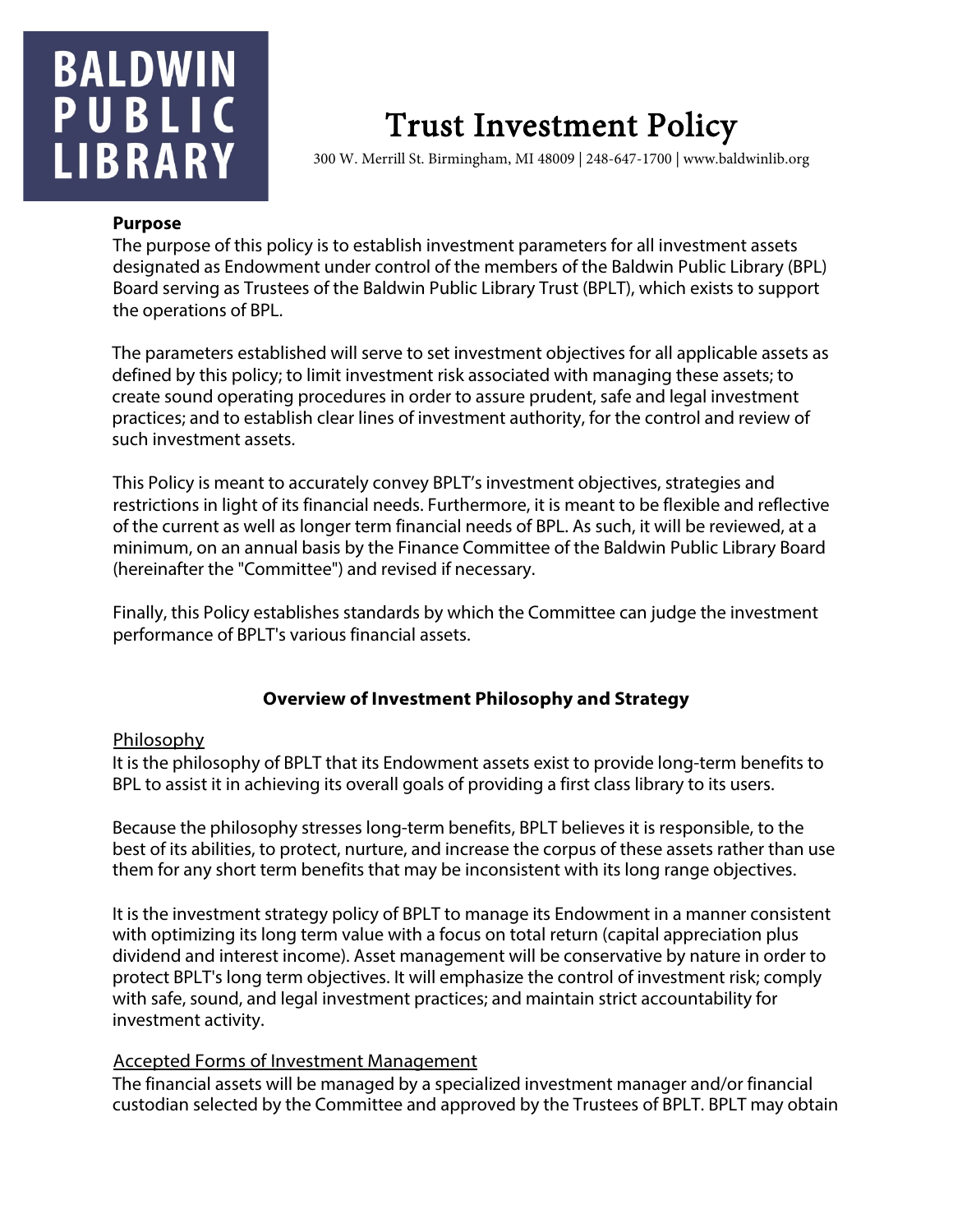such services from a commercial bank, a trust company, an investment advisory firm or other financial professionals. In choosing such an outside manager/advisor, the Committee will perform a prudent due-diligence review as to expenses, performance history, and general professional reputation. The Committee will review the expenses and performance of such manager/advisor biannually.

#### Responsibility of External Investment Manager

An external investment manager retained by BPLT will be expected to use investment strategies and investment vehicles consistent with this Policy. Each element of the Policy is of equal importance. If any conflict or inconsistency is perceived by the investment manager, it shall be his or her responsibility to discuss and resolve it with the Committee as soon as possible.

BPLT expects the investment manager to actively and prudently manage its assets in order to obtain stated investment goals and objectives. Such management will include ongoing review of methods as-well as recurring evaluation of investment opportunities.

BPLT and the Committee grant investment discretion to the investment manager within stated Policy restrictions. It will be the specific responsibility of the investment manager to adhere to all Policy parameters and restrictions.

# **General Investment Goals & Objectives**

BPLT's overall goal is total return (capital appreciation plus dividends and interest income). Specific investment objections objectives of BPLT include capital preservation, growth of principal, and liquidity.

Appropriate investment performance indices will be established against which to measure overall Trust return and the returns of the various financial assets. These investment targets will be pursued while strictly adhering to all statutory and institutional guidelines.

## **Endowment Spending Policy**

It is the general intent of and policy of BPLT to promote the internal growth of its Endowment assets in such a manner so that the potential income which can be generated from the increased size of this portfolio will represent a significant contribution to BPL's fiscal well-being. This internal portfolio growth will be reinforced whenever possible by the appropriate reinvestment of income and capital gains.

Trust Investment Policy adopted by the BPL Board on December 21, 1998. Revised January 25, 2010, October 15, 2012, April 18, 2022 It is the policy of BPLT to approve the transfer of up to 5% of its Endowment market value (so long as such transfer will not reduce the endowment below its principal amount plus 5%) at the end of each April for the following year, using a trailing five year weighted average. Such transferred funds may be used by the Library Director, consistent with the financial policies of the Library, throughout BPL's fiscal year on expenses which further BPL's mission to provide a first class library to its users. In calculating weighted average market values, the earliest market value will be given a 10 percent weighting, the second market value a 15 percent weighting, the third market value a 20 percent weighting, the fourth market period a 25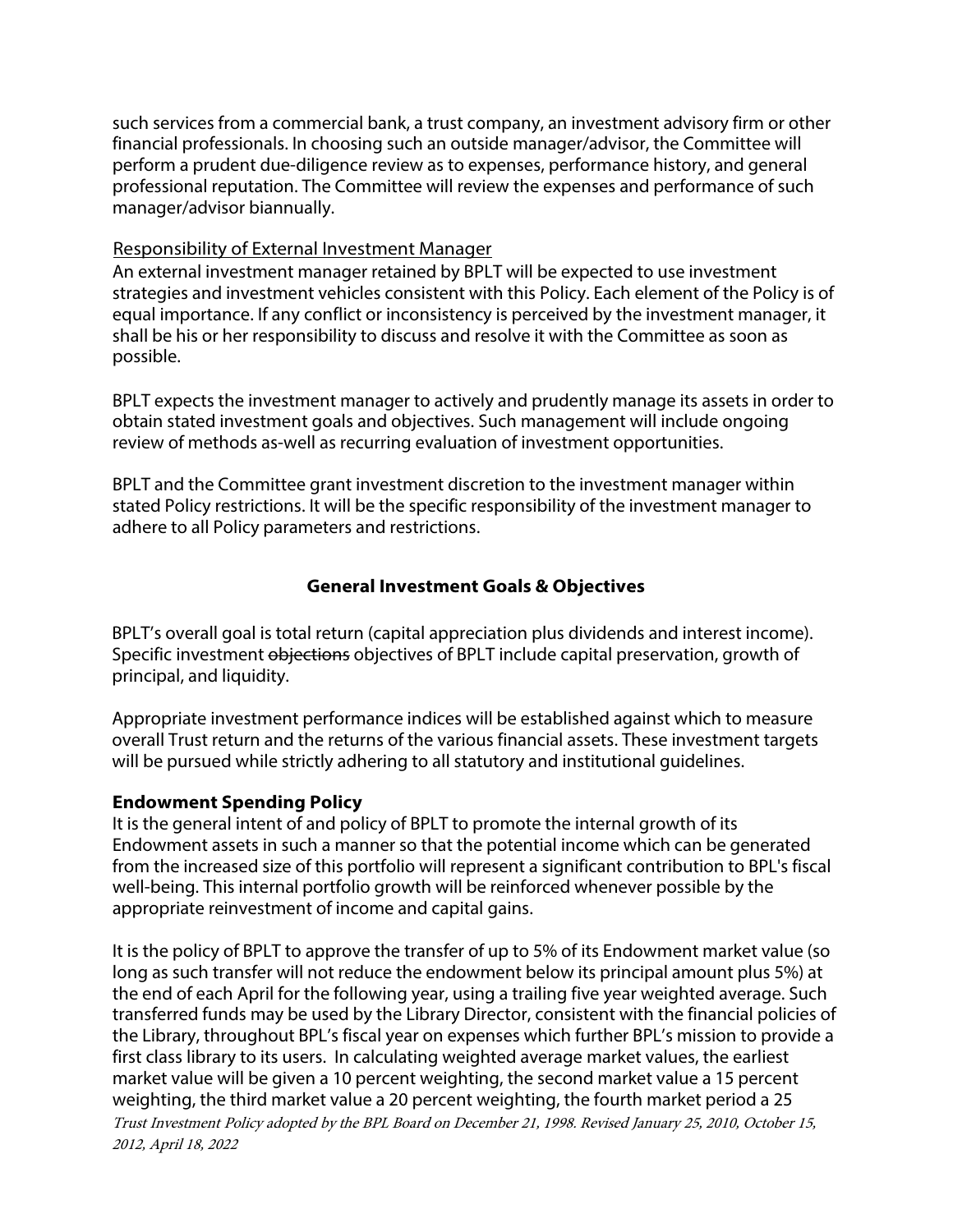percent weighting, and the latest a 30 percent weighting. Any gifts or additional deposits received during the latest valuation year will be added to the prior four years' market values in order to be given full weight in the payout calculation.

In no way is this general policy meant to unduly deplete portfolio assets or to impair the preservation of the purchasing power of the invested funds. In order to protect against this asset depletion, it shall be the responsibility of the Committee to, at a minimum, annually review and adjust this policy to fit current budgetary conditions, actual returns of the portfolio, and the needs of BPL.

#### Specifically Designated Endowment Assets

Nothing in this investment policy for BPLT's general endowment funds shall be deemed to detract from specific spending guidelines which pertain to designated or restricted donations to BPL.

It must be noted that regarding the Endowment, only dividend, interest income and market appreciation may be withdrawn and spent—provided, however, that if a distribution from a separately named Endowment fund is required by the terms of the gift agreement and such gift agreement permits the withdrawal of the principal to satisfy the required distribution, then principal may also be withdrawn from such fund and spent.

#### Spending of Endowment and Other BPLT Assets

All BPLT assets must be spent strictly to support the operations of BPL. Trust expenditures will be reported monthly to the Committee and to the Trustees of BPLT.

## **Investment Quality and Asset Allocation Criteria**

It shall be the policy of BPLT to protect the value of its investment assets. Toward this end, it will establish parameters limiting the nature of its investments. These parameters include the following asset allocations:

| Equities:                                | 50% to 75% |
|------------------------------------------|------------|
| Fixed Income, Cash and Cash Equivalents: | 25% to 50% |

A separate account for general spendable funds may be established with different investment allocations.

Because BPLT's objectives are conservative in nature, it will not initially invest in or sustain investments in assets the credit rating of which is below investment grade. Furthermore, all investments will be limited to securities that can be liquidated into a ready market without causing noticeable market distortions.

It is the intent of BPLT that, as endowment portfolio asset growth occurs, the practicality and advisability of alternative asset allocation structures be regularly examined and presented to the Committee for consideration.

## Prohibited Investments

Trust Investment Policy adopted by the BPL Board on December 21, 1998. Revised January 25, 2010, October 15, 2012, April 18, 2022 Approved investments are limited to those specifically listed below. None other are currently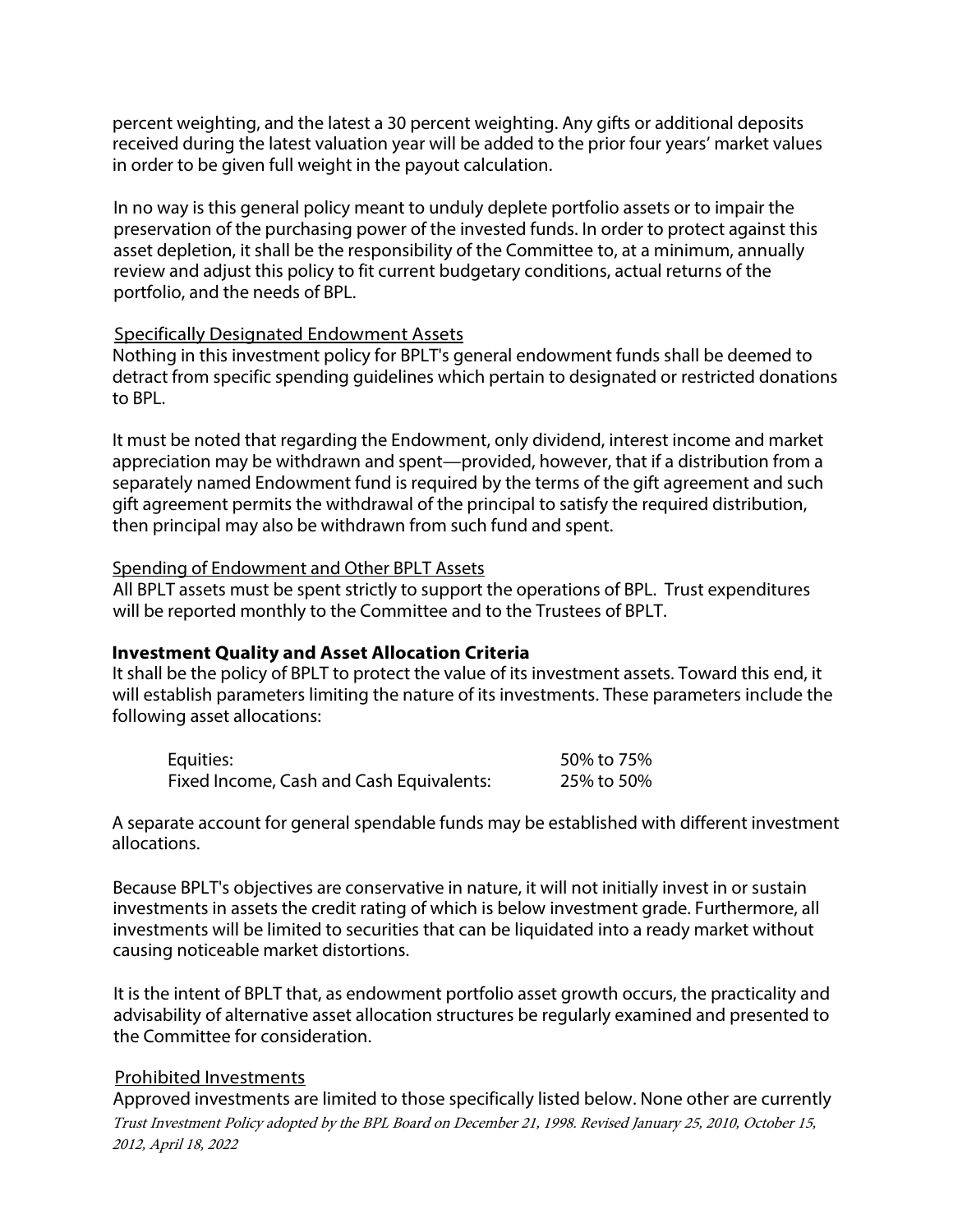authorized. While this Investment Policy is meant to be flexible and reflective of the changing needs of BPL as well as new developments in financial market conditions, no changes may be made to the approved list of investments without prior consideration and authorization by the Committee.

Investments in real estate, issues denominated in foreign exchange, and issues tied to futures, options and derivatives contracts are currently deemed inappropriate and are specifically prohibited by this Policy, except mortgage derivative securities that are not classified as high risk securities as defined by the Federal Financial Institution Examination Council ("FFEIC") high risk mortgage securities test.

# **Investment Performance Evaluation**

Investment objectives are intended to provide quantified benchmarks against which the progress toward long-range investment goals can be measured. Primary and secondary objectives have been established.

Primary objectives are those which should be attained if the assets are well invested. Well invested means that, within the framework of BPLT's Investment Policy, the assets are generating returns sufficient to insure that long range goals will be met.

Secondary objectives are measured over a shorter time span than primary objectives. BPLT recognizes the short time horizon provided by the secondary objectives. The investment manager should not infer this is an appropriate time frame in which to develop and implement investment strategy. Secondary objectives are not considered of equal importance and for this reason have been prioritized.

Meeting secondary objectives will not necessarily ensure all long range goals will be met. However, these objectives can serve as an early indication of the progress toward meeting the more fundamental primary objectives. Meeting long-term investment objectives is of first concern.

The total fund returns should equal or exceed a composite market index comprised of equity, fixed income and cash equivalent indices weighted in the same monthly proportions as the portfolio or a comparable measurement.

## **Endowment Assets**

Qualifying Investments:

U.S. Treasury Securities U.S. Agency Securities Commercial Paper (rated A-1/P-1) Certificates of Deposit (not to exceed \$250,000 in value from any one institution) Bankers Acceptances (from qualifying \$2 billion commercial banks) Money Market Mutual Funds Repurchase Agreements